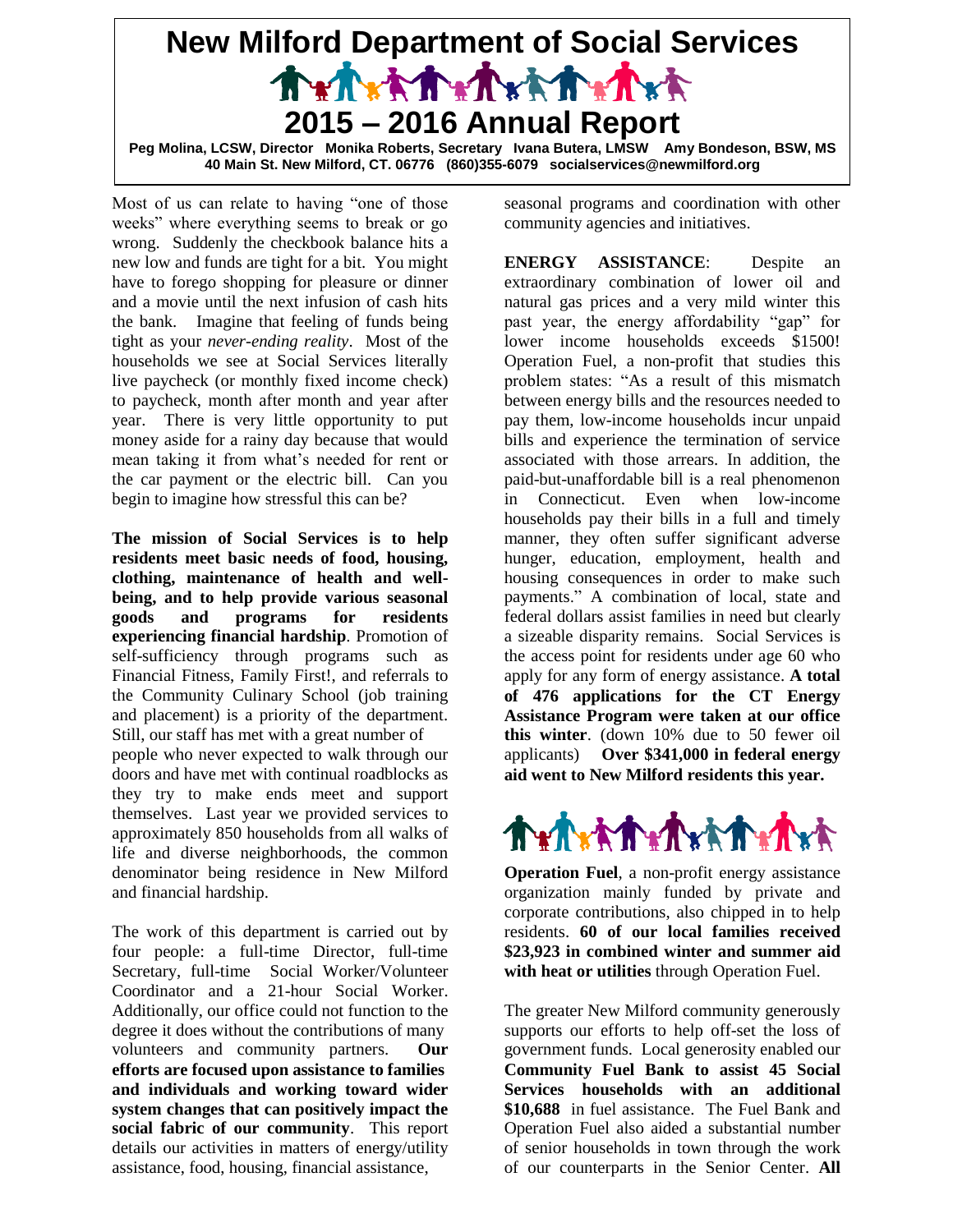## **told, Social Services provided 581 applicants with aid related to heating their homes.**

**FOOD**: The rate of food hardship in the U.S. is slightly better with 16% of Americans (down from 19% in 2013) stating that there had been times over the past 12 months that they didn't have enough money to buy the food they needed. However, a sizeable number of people have not felt the improved economy of these post- Great Recession years and that includes many here in New Milford. **1525 town residents rely on SNAP (food stamps) to help purchase food while 20.2% of our school children participate in the free/reduced lunch program. Hunger continues to affect young and old in our town.** Sad to say, relying on food pantries has become a way of life rather than short-term need for many. On the local level our **Food Bank** provides weekly bags of non-perishable groceries, plus produce and other goods to qualified households. **8805 such bags were distributed last year (up 3.2%) to approximately 170 weekly households.** Emergency food vouchers were also given out to 78 households. **Households with children comprise 38% and those with seniors are 34% of our program participants**.



The Food Bank could not exist without the help of our generous neighbors. We team with food

vendors and growers, **Stop and Shop, Big Y Foods, Northville Store, Aldi, NM's Fort Hill Farm, Tamarack Farm in Roxbury and Washington's Judea Community Garden project** among others**.** They enable us to provide bakery products and fresh produce**,** conduct food drives and special events, make special contributions and are always willing helpers in our efforts. **Great appreciation also goes to the Community Culinary School, which donated 5860 homemade meals for clients (and 76,019 meals since its inception!).** All together, we make a significant impact on abating hunger in this community!

Among the many donors of food and financial support, we thank: **NM Lion's Club, The New Milford Women's Club, Paradice Cruisers ("Thanksgiving in July" car show), the Rotary Club, AARP (New Milford and Brookfield chapters), the VFW Ladies Auxiliary, NM Postal Workers, The Odd Fellows and Palm Rebekah Lodge, Korean War Veterans, Roger Sherman Chapter of** 

**the DAR, The NM Police Dept., Northville Baptist Church, St. Paul's Anglican Church (Brookfield), Temple Sholom, Our Lady of the Lakes RC Church, First Congregational Churches of New Milford, Bridgewater and Washington, St. John's Episcopal Church of NM, St. Andrew's Episcopal of Marbledale, the United Methodist Church (for its pantry "Our Daily Bread"), and Walnut Hill Community Church. Local business operations Kimberly Clark, the NM Board of Realtors and Park Lane Animal Hospital have helped to keep the Food Bank going. In the schools, Northville, Hill & Plain, Sarah Noble, Canterbury, Kent, and Marvelwood Schools deserve an extra big bravo for their on-going efforts. Schaghticoke and NMHS clubs also held successful food drives. Town departments of Public Works, Parks & Rec, the Youth Agency and Town Clerk all chipped in, as did NM Ambulance. We are grateful to many child care centers, Girl and Boy Scout troops and other youth groups and businesses that hold events or food drives and our loyal individual donors. We appreciate and count on all of you!**

**Our Food Bank is a prime example of volunteerism at its best.** Operating all day on Thursdays, we have an energetic, faithful team of about twenty volunteers who fill orders and distribute goods to the clients. In addition, they sort food and re-stock shelves (a never-ending job!), pick up or package fresh goods and grocery orders, lending a sympathetic ear and cheery smile all the while. We are ever so grateful to these *amazing* women and men! One in particular, deserves special mention: five years ago, **Donald Franco** retired from PepsiCo and basically came to work for us, donating upwards of 20 hours a week ever since! Donnie has a hand (or two!) in just about every aspect of the Food Bank, never shy to recruit his brawny son Andrew, or loyal wife Allie when needed. Are we ever lucky!

**HOUSING**: Social Services handles many calls for help with housing problems. For many, this largest single expense presents a continual budgetary challenge. As the rental market grows, the extremely low vacancy rate has driven prices up, further burdening lower income renters. In the preface to "Out of Reach 2016", an annual report about the cost of housing, Julian Castro, Secretary of the U.S. Dept. of Housing and Urban Development notes that "three-quarters of extremely low-income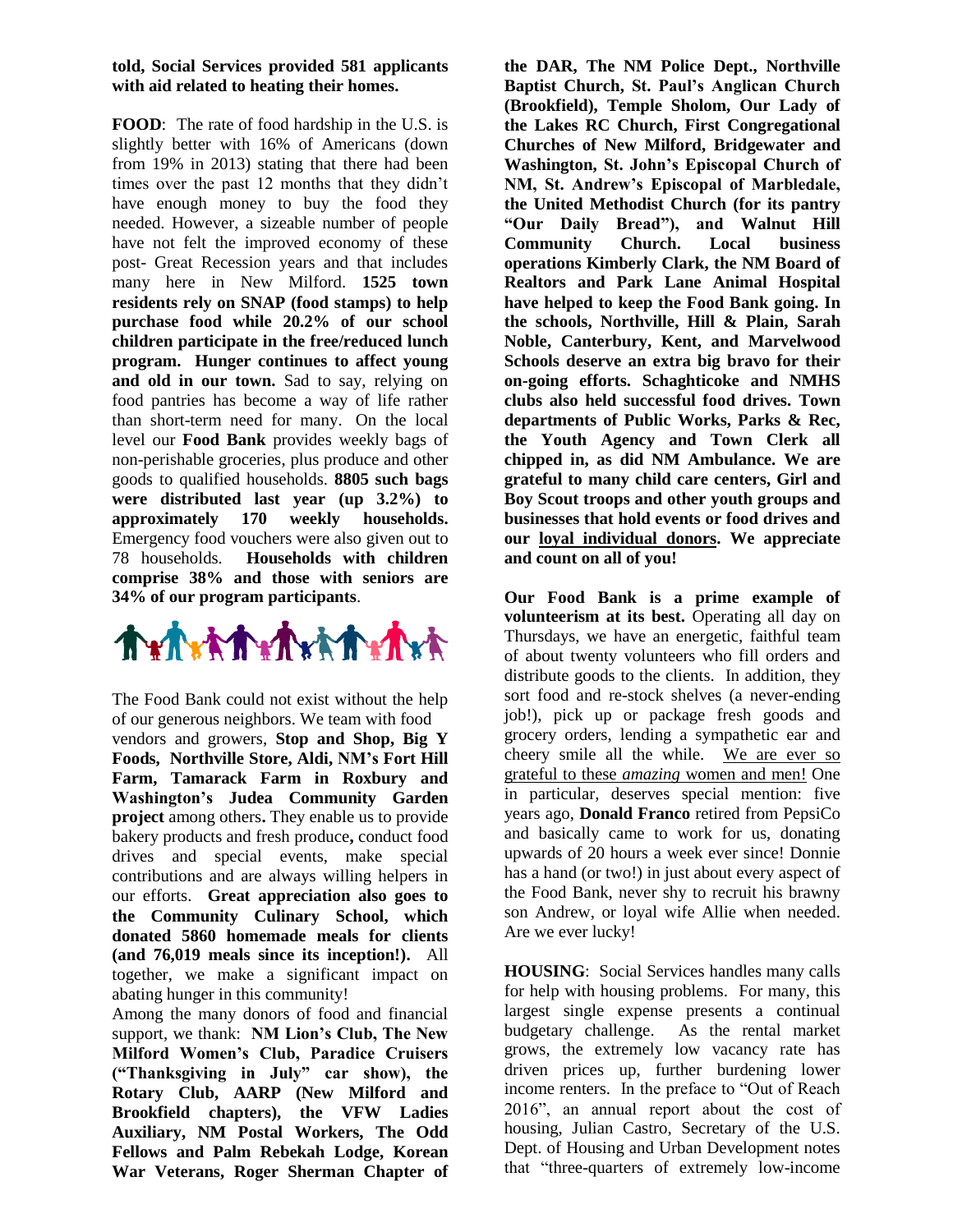families pay more than half of their income just to keep a roof over their heads". He feels that tackling our unaffordability crisis isn't just "the right thing to do, but is "is one of the most important steps we can take to help people succeed today".

This office is often a starting point as people search for housing or for ways to remain in their homes when financial hardship strikes. We spend a great deal of time working to provide residents with information, referrals, advocacy and some direct assist grants for housing needs.

The **Hope Fund** is our assistance fund to help clients with money toward security deposits or with preventive rent/mortgage assistance during extraordinary circumstances such as illness or unemployment. Last year, we were able to assist **52 residents** with **\$13,508 (up 31%)** through this fund that is supported by private contributions and grants. We were very happy to receive a donation from the Archbishop's Annual Appeal thanks to Our Lady of the Lakes Church. Additionally, **The Goldring Family Foundation and Thrift Mart of New Milford** were major contributors. We are most grateful!

The office also assisted **58 disabled residents with applications for renter's rebates totaling \$32,860** from the State of CT .



**FINANCIAL ASSISTANCE**: When New Milford residents experience financial hardship, Social Services is a place people can turn to. Our help includes counseling and budget guidance as well as concrete financial aid when appropriate. In addition to the forms of financial help described elsewhere, the department administers the **Good Samaritan Fund**, a charitable crisis fund used for services or items not provided by other available resources. **During the past year 148 grants totaling \$25,117 (down 17%) were distributed to households in distress.** Like the Food Bank and Hope Fund, the Good Samaritan Fund is reliant upon private gifts and grants. Assistance includes payments to utilities in order to continue service, car repairs, help with prescriptions and other medical needs, and funding for children's activities and programs.

We are very grateful to **the Thrift Mart for their on-going support to this fund**. T**he Ellen Knowles Harcourt Foundation** made a special gift last year. In addition, many groups and individuals donate sums large and small to help their neighbors in need.

**Financial Fitness** continues to be a priority for the department. This occurs in conjunction with our client assistance counseling and through workshops offered at the Community Culinary School, Family First Weekends and to the public. Using materials from The Center for Financial Social Work and the Consumer Financial Protection Bureau, we help residents explore their relationship with money, learn about budgeting, recognize "emotional spending" and set goals for financial security.

FAMILY FIRST!: In 2003, New Milford Social Services developed a program known as "Family First!" aimed at enhancing the quality of family life for lower-income residents. This is a weekend retreat experience offering workshops for parents on stress management, parenting and financial fitness, and recreational activities for both parents and children. Overall, 360 adults and 586 kids have benefited from Family First! To improve feelings of self-worth and offer respite and hope is some of the best work we can do at Social Services. **This year the Ellen Knowles Harcourt and Goldring Family Foundations and a loyal anonymous donor made Family First possible. We believe in the value of Family First and thank these sponsors for their trust in our work!**

**COMMUNITY PARTNERSHIPS**: The Social Services Department could never accomplish its work without the **support and partnership of the greater New Milford community.** Our office is the referral point for many a 211- InfoLine call, yet we act as the hub of a great support wheel consisting of other agencies, service providers, civic groups, charitable organizations, youth groups, churches, town departments, businesses and individuals. We are indebted to all for their support and teamwork!

Three "special mentions" this year: (1) **private donors and family foundations:** there are some special people who are in the fortunate position to give generously to their community, *and they do*. We are deeply indebted to five such entities, the Harcourt Foundation, Goldring Family Foundation and three who prefer to remain anonymous. They allow us to extend their helping hand through programs and direct support often stabilizing a dire situation or providing a lifetime opportunity in the process. On behalf of clients, we are ever grateful!!